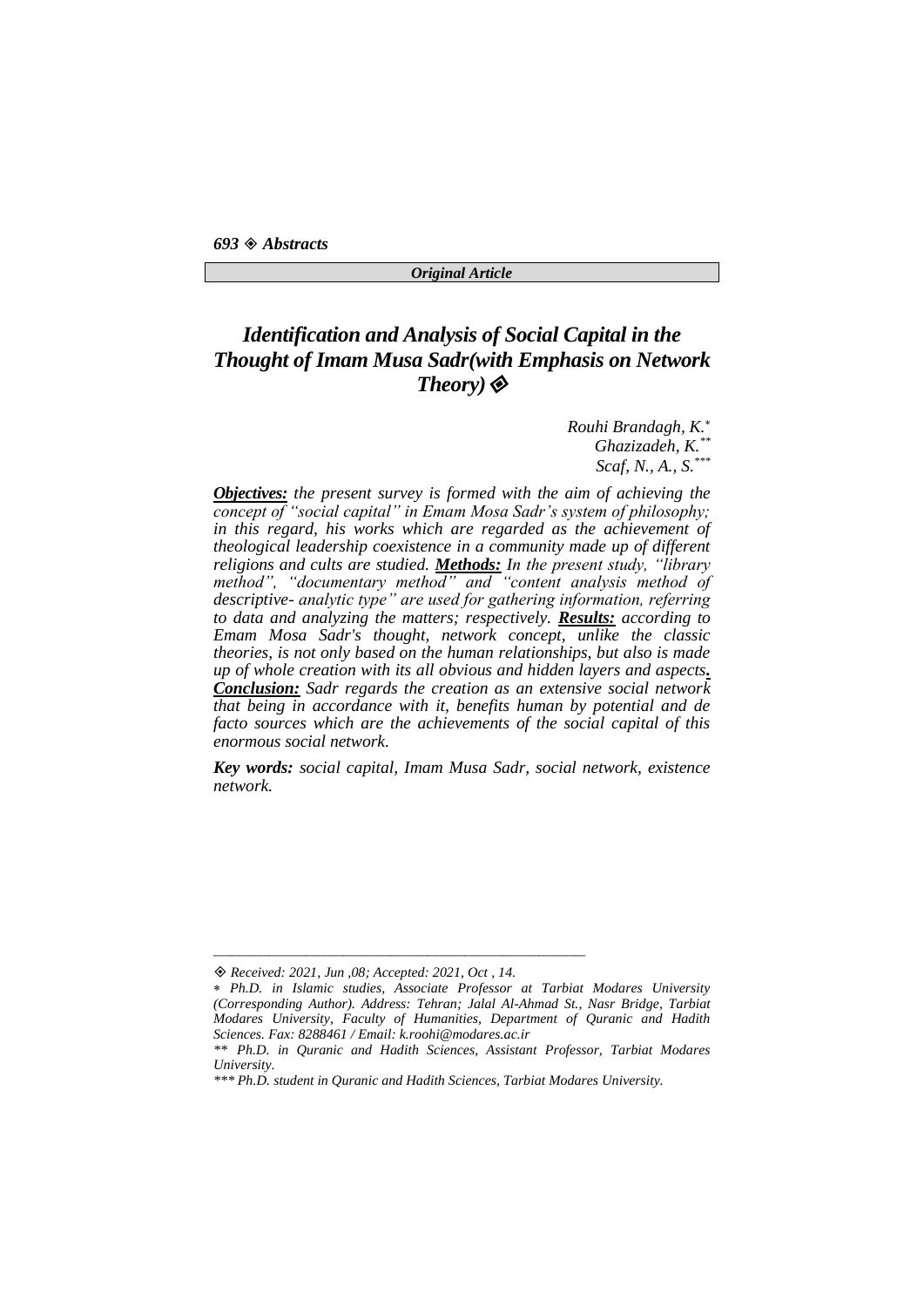## *Measuring the Impact of Media Literacy on the Use of Cyberspace on Social Ethics of Users (Case Study: Master Students of Islamic Azad University, South Tehran Branch)*

*Bohrani, A. Foroutani, Z.* \*\* *Boojalali, Z.* \*\*\*

*Objectives: Media literacy and social ethics are two important issues in the current era. Given the importance of these two categories, the purpose: of this study is to assess the impact of media literacy and its components on social ethics of users.Method: This is a descriptivecorrelational research of applied type. The statistical population is Master students of Islamic Azad University of South Tehran Branch. Data collection tool is two standard questionnaires. Structural equation modeling under Smart Pls software was used to analyze the data. Findings: The results indicate that the variable of media literacy and its*  indicators have a positive and significant effect on social ethics. The *obtained coefficient of determination shows that 92.5% of the variance of social ethics variable is explained by media literacy. All model fit indices indicate the optimal fit of the research model. Conclusion: According to the results of this study, people with media literacy are less exposed to the harms of social ethics in using cyberspace.*

*Key words: media literacy, cyberspace, internet, social ethics.*

*Received: 2021, Mar ,01; Accepted: 2021, Jul ,05.*

*Assistant Professor, Department of Public Administration, Faculty of Management, Economics and Accounting, PayameNoor University, Iran.*

*<sup>\*\*</sup> Assistant Professor, Department of Public Administration, Faculty of Management, Economics and Accounting, PayameNoor University, Iran.*

*<sup>\*\*\*</sup> Master of Public Administration, School of anagement, Payame Noor University, Iran*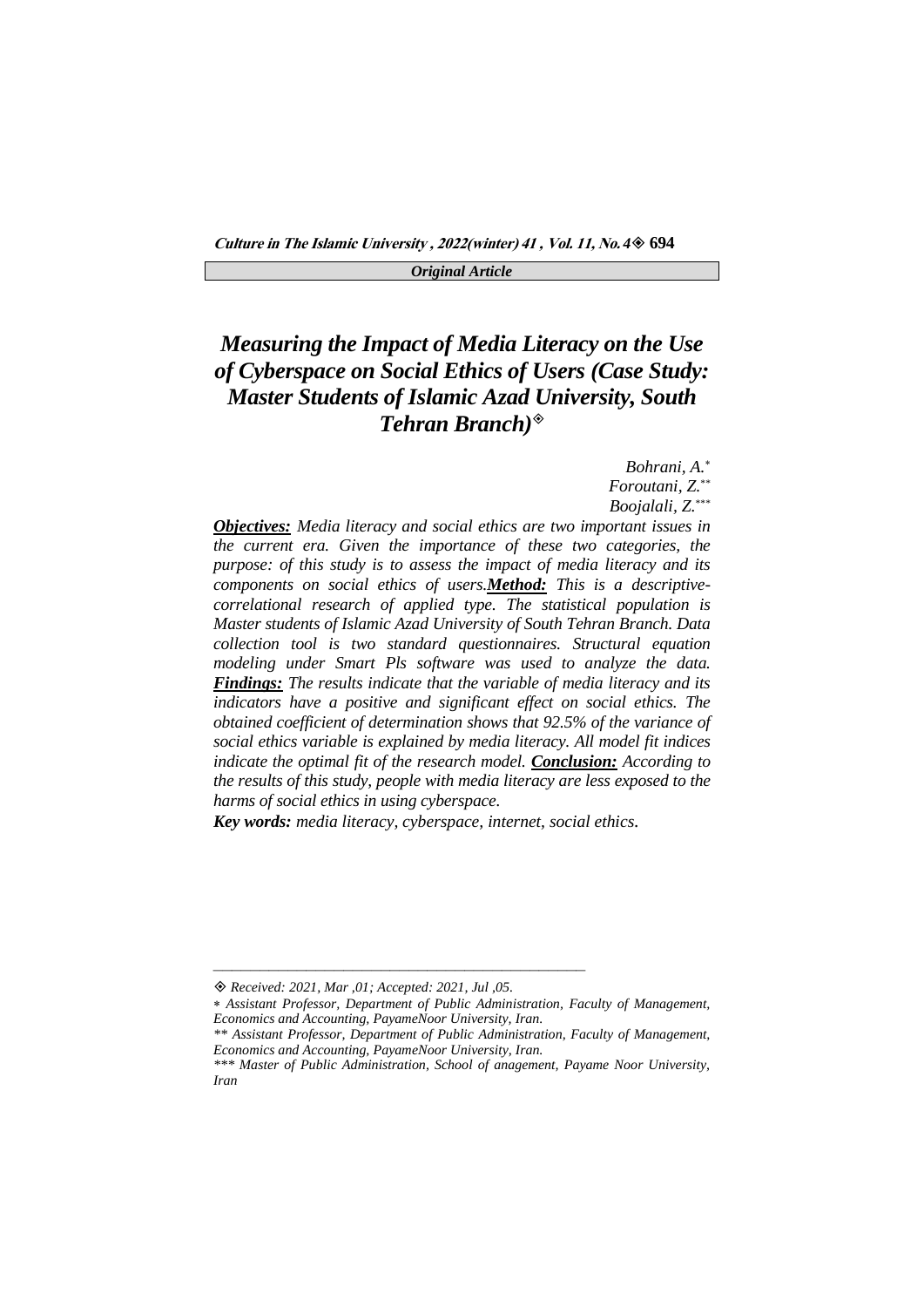## *Predicting Social Media Addiction Based on Zuckerman- Kuhlman Five Alternative Personality Traits and Meta-Diagnostic Factors (Perfectionism and Emotional Dysregulation)*

*Mohammad Hosseini, GH.*

*Moharrami, J.* \*\*

*Objectives: The aim of this study is to predict social media addiction based on the five-factor personality of Zuckerman- Kuhlman alternative and metadiagnostic factors (perfectionism and emotional dysregulation). Method: The research method was quantitative and correlational. The statistical population of this study was all students studying at the Islamic Azad University, North Tehran Branch in the academic year 1399-400, 32,000 according to the university's public relations report, of which 385 were using the Cochran's formula and sampling method. The selected individuals answered the following questionnaires: Khajeh Ahmadi and colleagues (2016) Virtual Social Network Addiction Questionnaire, Zuckerman-Kuhlman (2002) Factor Personality Questionnaire, Hewitt-Felt-Multidimensional Perfectionism-Scale (1991) and Gratez and Romer's Difficulties in Emotional Regulation Scale (2004). Results: The collected data were analyzed using Pearson correlation coefficient and multivariate regression analysis. Conclusion: There is a significant relationship between Zuckerman- Kuhlman five personality factors and meta-diagnostic factors (perfectionism and emotional dysregulation) with social media addiction. The results of multiple regression analysis also revealed that 57.4% of the variance of social media addiction is explained by the fivefactor personality of Zuckerman- Kuhlman and meta-diagnostic factors (perfectionism and emotional dysregulation). The findings of this study show that the five-factor personality of Zuckerman- Kuhlman alternatives and meta-diagnostic factors (perfectionism and emotional dysregulation) play an important role in predicting students' addiction to social networks.*

*Key words: social media addiction, five-factor personality alternative, perfectionism and emotional dysregulation.*

*Received: 2021, Jun ,01 ; Accepted: 2021, Jul, 26.*

*M.A. in Personality Psychology, Islamic Azad University, North Tehran Branch. Tehran Iran.*

*<sup>\*\*</sup> Ph.D. in Psychology, Assistant Professor, Department of Psychology, Islamic Azad University, North Tehran Branch. Tehran, Iran (corresponding author). Address: Tehran; Bozorgomehr St., Oscoo Alley, No. 15. Fax: 02184222555 / Dr.moharami@iau-tnb.ac.ir.*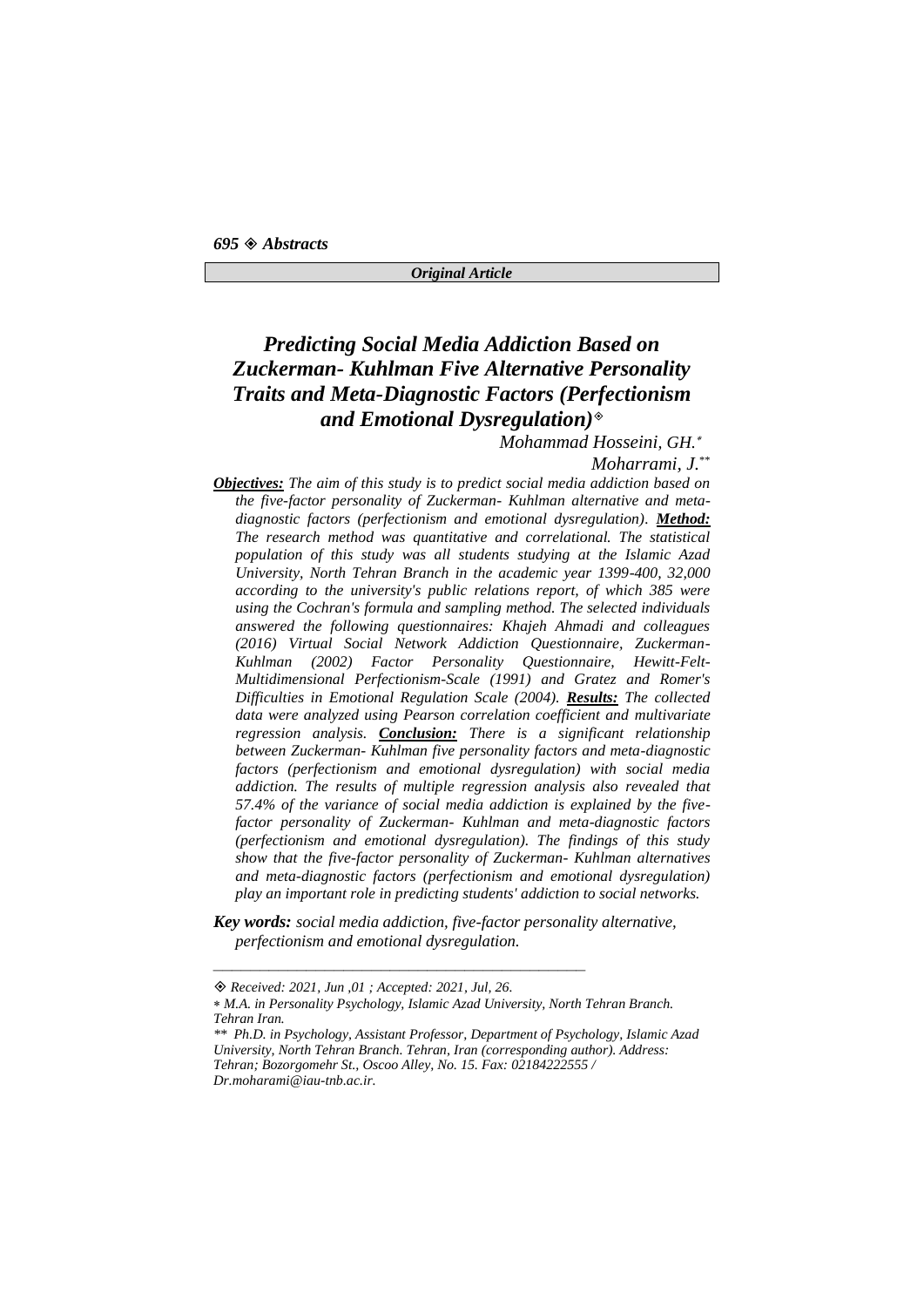**Culture in The Islamic University , 2022(winter) <sup>41</sup> , Vol. 11, No.** *4* **696**

*Original Article*

## **The Effect of Namaz on Students' Mental Health Mediated By Spiritual Intelligence**

*Moghimi, Z.*

*Nasimi, S. \*\**

*Hajilo, V.\*\*\**

*Objectives: From a positive psychology perspective, mental health includes an individual's ability to enjoy life, balance activities, and strive for psychological resilience. In Islamic psychology, mental health is achieved through the belief in a superior force that supports human beings in life. The aim of this study was to investigate the effect of Namaz on students' mental health mediated by spiritual intelligence. Method: The research was applied in terms of purpose and descriptive-correlational in nature. The statistical population of the study was the students of Islamic Azad University and Morgan table was used to determine the sample size. Data collection tool was a questionnaire and data analysis was performed using Lisrel software. Results: The results showed that prayer has a positive and significant effect on mental health (0.79) and spiritual intelligence mediates the relationship between Namaz and mental health to a small extent (0.02). Conclusion: Based on the findings, Namaz has a significant effect on improving the mental health of students and this is not much affected by their level of spiritual intelligence. In fact, Namaz improves the mental health of students with any degree of spiritual intelligence. Accordingly, considering the effective role of the university in educating students, emphasizing the positive effects of Namaz can lead to fundamental changes in improving the mental health of human capital.*

*Key words: Namaz, students, mental health, spiritual intelligence*

*Received: 2021, Jun,01 ; Accepted: 2021, Jul , 26.*

*Ph.D. in Public Administration, Assistant Prof, Department of Management, Bandargaz Branch, Islamic Azad University, Bandargaz, Iran. (Corresponding Author): Address: 1 KM of Bandargaz road to Sari, Islamic Azad University, Bandargaz branch/ fax:01734365070[/ shadi.moghimi@gmail.com](mailto:shadi.moghimi@gmail.com)*

*<sup>\*\*</sup> Ph.D. in Marine Physics, Assistant Prof, Department of Physics, Gorgan Branch, Islamic Azad University, Gorgan, Iran*

*<sup>\*\*\*</sup> Ph.D. in Public Administration, Assistant Prof, Department of Business Management, ACECR, Urmia,Iran. /vahid\_sun62@yahoo.com*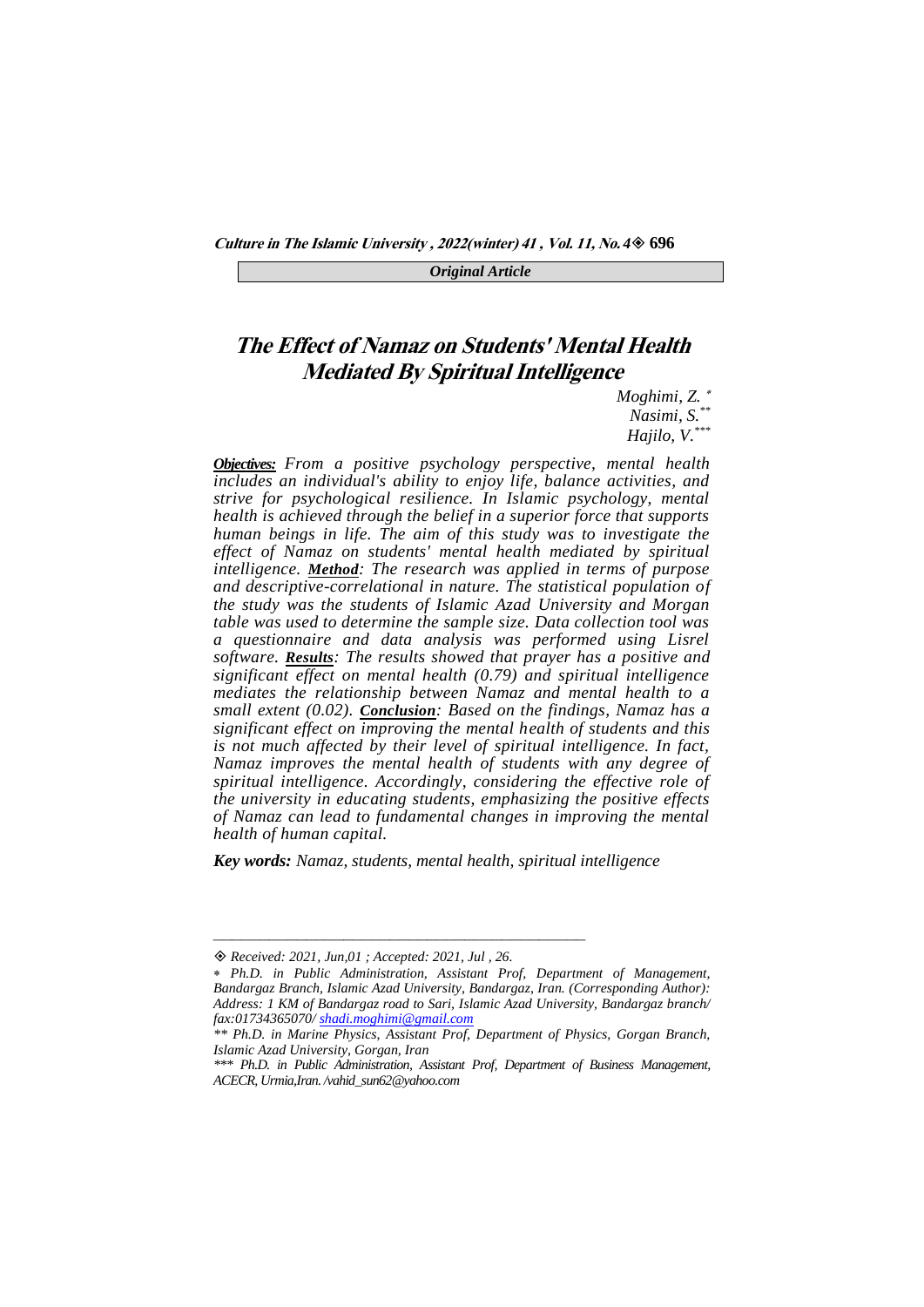## **Investigation of Psychometric Properties of Ryan Self-Death Awareness Scale**

#### *Bashlideh, K.*

*Salehi, M, N. \*\* Objectives: : Researchers in the field of death, especially death awareness and death anxiety, should use tools that have sufficient validity and reliability to be able to provide more accurate and reliable results. Therefore, the aim of the present study was to investigate the psychometric properties of the translated Death Awareness Scale by Ryan (1977).Method: The present study was a methodological research with a descriptive design. The statistical population of the present study included all students of the Islamic Azad University of Ilam in the academic year 1399-1400, in which 163 students were selected as sample members by available sampling method. Research instruments included Ryan (1977) Self-Death Awareness and Templer Death Anxiety Scale (1970), expert opinions and evaluation form.Results: The results of qualitative and quantitative face validity, content validity and criterion validity of simultaneous type and reliability for knowledge death scale were desirable and appropriate. There was also a significant negative and inverse correlation between death consciousness and death anxiety (* $r = -0 / 866$ *). The reliability of the Knowledge Death Scale with Cronbach's alpha method was 0.92.Conclusion: The translated form of Ryan Self-Death Awareness of 19 questions (1977) has good validity and reliability and is suitable for conducting research in Iran.*

*Key words: self-death awareness, death anxiety, reliability, validity.*

*Received: 2021, May ,30; Accepted: 2021, Sep, 15.*

*Corresponding Author: Professor of Psychology, Shahid Chamran University of Ahvaz, Ahvaz, Iran.* 

*<sup>\*\*</sup> PhD in Psychology, Shahid Chamran University of Ahvaz, Ahvaz, Iran.*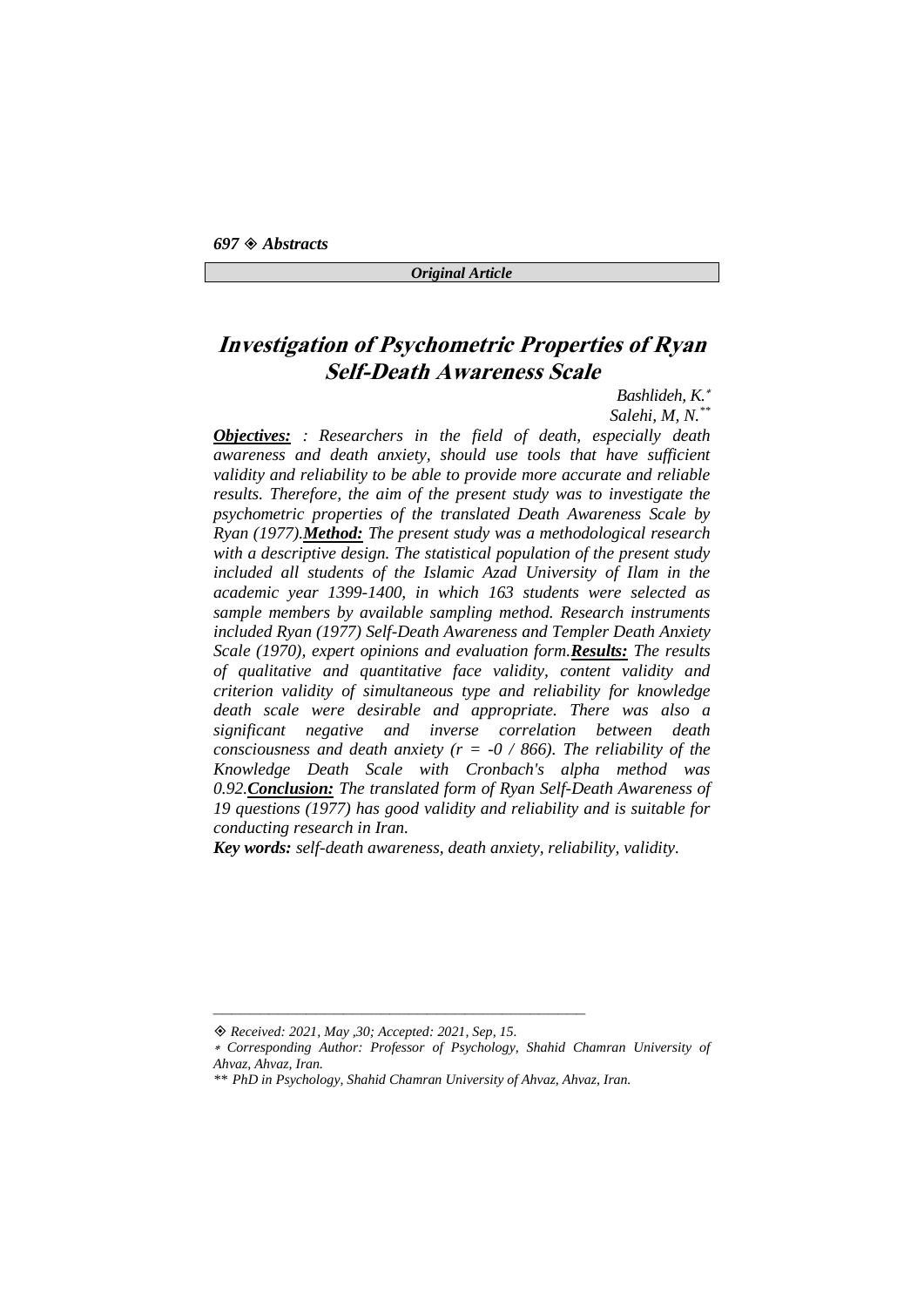## **The Effect of Religious Culture on Enduring Students' Social Hardships(Case Study: Theology Students of Farhangian University of Tehran)**

*Mobasheri, M., T.* 

- *Objectives: The aim of this study is to explain the relationship between acceptance of religious culture and tolerance of students' social hardships. Method: In this research, which was conducted quantitatively, the statistical population of the study included all theology students in Tehran province in the academic year 1399-400, numbering 537 people. The statistical sample size was determined based on Cochran's formula, 224 people and were selected by simple random sampling. This study was a correlational study and was conducted as a survey. The research instrument included two questionnaires made by a researcher on religion with 20 items and tolerance of social adversity with 16 items and a range of five Likert options. Their face and content validity was confirmed by 10 experts in this field. The reliability of both questionnaires was calculated through Cronbach's alpha coefficient of 0.92 and 0.87, respectively. Spearman correlation test and multivariate regression were used to analyze the data. Results: The results of the survey indicate a significant relationship between the independent variable of religion with each of its components (certainty, righteousness, fulfillment of covenant, forsaking sin and fidelity) and the dependent variable of tolerance of social adversity with its components (patience, piety, existence and reliance). The results also showed that students' religiosity can predict 0.66 of their tolerance of social adversity. Conclusion: Strengthening religious culture among student-teachers has a significant role in their exposure to social adversity. This important factor, which can be achieved through educational texts, plays an important role in educating the future makers of Islamic Iran.*
- *Key words: farhangian university, religious culture, tolerance of social hardships.*

*Received: 2021, Apr,10 ; Accepted: 2021, Jul , 09.*

*Assistant Professor of Theology, Shahid Mofatteh Campus, Farhangian University.* 

*Tehran, Iran (coresponding author).Email: Mt\_mobasheri@yahoo.com.*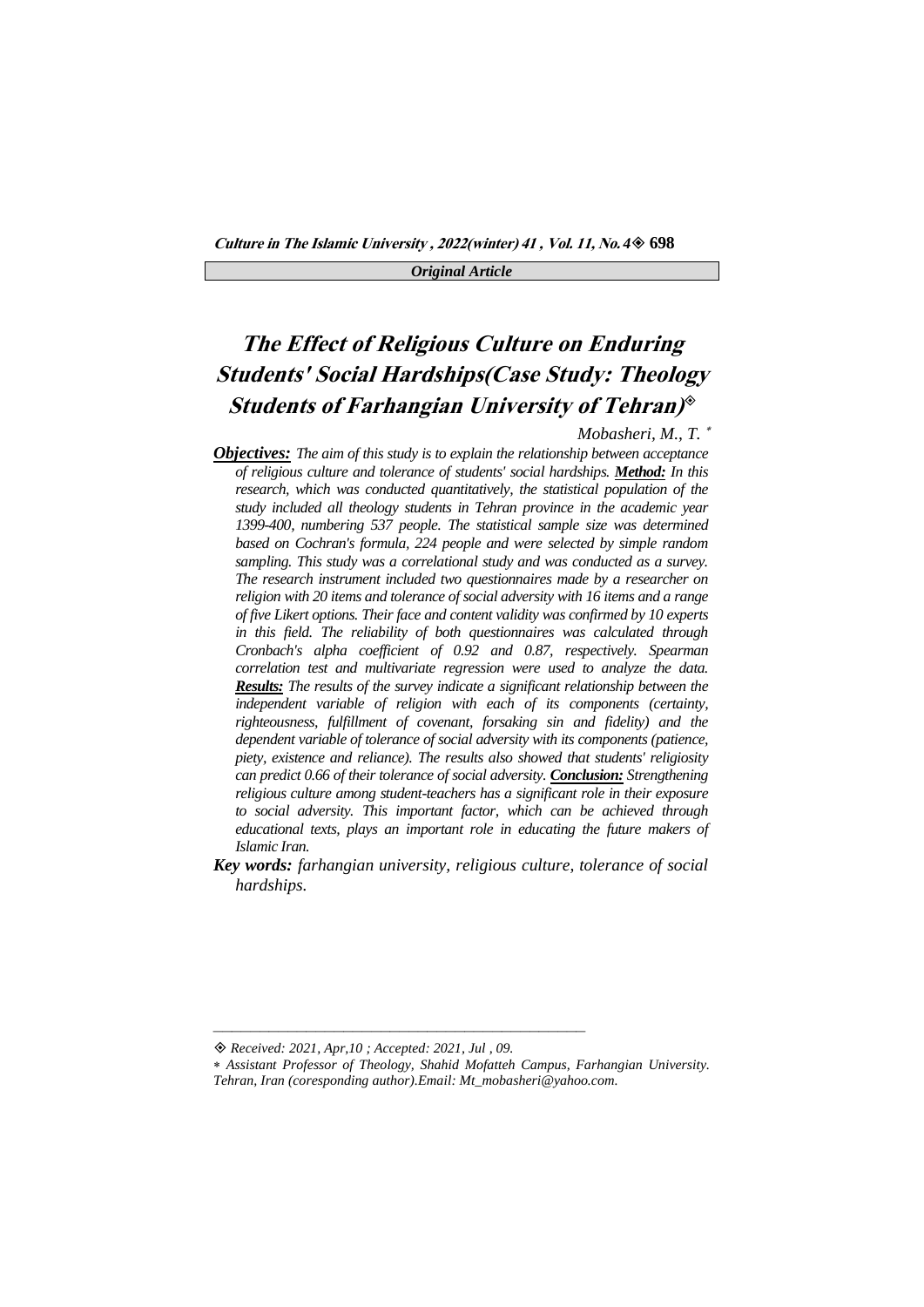### **Factors Related to Increasing and Decreasing Tendency of University Students to Religiosity: a Phenomenological Study**

Khodayarifard,M , Salehi,.K , Shahabi, R. , Azarbayejani, M. , Asayesh, M., G. , Asefnia, A. , Ayatollahi, H., R. , Golamali, A. , Akbarizaerdkhaneh, S. , Bagheri Noeparast, Kh. , Hajhoseini, M. , Hasanirad, M. , Dehghani , M., Zandi, S. , Sajjadi, S., S. , Sajjadieh, N. , Shojaeizand, A., R. , Sharifinia, M., H. , Shokouhi Yekta, M. , Tahmasb Kazemi, B. , Ezati, M. , Alavinejad, S. , Ghobari Bonan, B. , Fatemi, S., M. , Farzad, V., A. , Faghihi, A., N. , Qorbani Vanajemi, M. , Gavahi, A. , Moradi, A. , Moghadamzadeh, A. , manteghi, M. , Nosrati, F. , Nourbakhsh, Y. , Hashemi, S., Z.

*Objectives: The aim of this study was to understand the factors related to*  increasing and decreasing tendebcy of University student s to religiosity. Method: *This study was done by qualitative phenomenological method. The participants were 105 well-informed individuals in four four groups consisting of students (75 people), faculty members (nine people), cultural directors (nine people), and clerics (12 people) who were selected through criterion-referenced purposive sampling. Data were collected through semi-structured interviews and analyzed using Colaizzi's method. Results: Regarding the factors related to the tendency toward religiosity, data analysis led to the identification of 49 sub-themes and 29 themes. "Living and upbringing in religious families", "existence of religiosity role models in society and access to them", "religious honesty and sincerity in the activities of officials and individuals in society", "teaching methods of teachers of religious courses", "human's intrinsic and innate tendency toward religiosity", "achieving accurate religious accomplishments and their capacities in life", and "strengthening religious thinking and the quality of epistemological foundations" were the themes that at least three clusters of the sample group mentioned as factors related to students' tendency toward religiosity. Regarding the factors related to decreasing tendency toward religiosity, data analysis led to the identification of 87 sub-themes and 60 themes. "Misbehavior of so-called religious individuals", "misconduct in propagating and teaching religion", "factors related to teaching general courses", "students' cognitive and psychological characteristics", "social and economic factors", and "factors related to social networks and media" were the themes that at least three clusters of the sample group mentioned as factors related to students' decreasing tendency toward religiosity. Conclusion: For the religious education of students, it is necessary to consider these factors in policymaking, and in order to promote the religiosity of students, it is recommended that the cultural institutions of the universities develop specific educational protocols based on the effective factors mentioned.*

#### *Key words***:** *religiosity, university students, increasing and decresasing factors, phenomenology.*

*1.Department of Educational Psychology and Counseling, Faculty of Education, University of Tehran, Tehran, Iran. Corresponding Auto[r khodayar@ut.ac.ir,](mailto:khodayar@ut.ac.ir) Fax: 88234418* 

2. Assistant professor, Department of Curriculum Development & Instruction Methods, faculty of psychology and education, University of Tehran, Tehran, Iran. 3Assistant professor, department of psychology, faculty of ethic education. Institute of education and Cultural Studies, Tehran, Iran.4.Professor, department of psychology, faculty of behavioural sciences, Research Institute of Hawzah & University, Qom, Iran. 5.Assistant professor, nt of counselling & educational psychology, faculty of psychology and education, University of 6.Ph.D. in educational sciencs, Psychology and Education Faculty, University of Tehran, Tehran, Iran. 7.fullprof faculty of Persian literature & Foreign Language, Allameh Tabataba 'I University, Tehran, Iran. 8. Distinguished Professor, Department of Psychology and Education of Exceptional Children, Faculty of Education and psycholog University of Tehran, Tehran, Iran, 9Assistant professor, Department of Educational and Developmental Psychology, Faculty of Education and Psychology , University of Shahid Beheshti, Tehran, Iran, 10, Fullprof, Depart *Philosophical and Social Foundation of Education, faculty of Education and Psychology, University of Tehran. Tehran, Iran. 11.Assistant professor, department of educational Psychology and Counseling, Faculty of*  ion and Psychology, University of Tehran. Tehran,Iran. 12.department of Psychology, faculty of education and psychology, University of Tehran. Tehran, Iran. 13.Assistant professor, Department of Curriculum Development & Instruction Methods, faculty of psychology and education, University of Tehran, Tehran, Iran, 14.Ph.D. Candidate in Counseling, Department of Counseling, Faculty of Psychology and Education, Allameh Tabataba'i University, Tehran, Iran, 15, Department of Psychology & Education of Exceptional Children, faculty of Education and Psychology, University of Tehran, Tehran, Iran, 16, ssistant professor Department of Philosophical and Social Foundation of Education, faculty of Education and Psychology, University of Tehran. Tehran, Iran. 17 Associate Professor, Department of sociology, Faculty of Humanities, Modares University, Tehran, Iran. 18. Assistant Professor, department of psychology, faculty of behavioural sciences, Research Institute of Hawzah & University. Qom, Iran. 19. Full Professor Department of Psychology and Education of Exceptional Children, Eaculty of Psychology and Education, University of Tehran, Tehran, 17an, 20 Islamic Azad University Tehran, Iran, 22 Department of Educational Management and Planning: Eaculty of Psychology and Educational Sciences: University of Tehran: Iran. 23.Department of Psychology and Education of Exceptional Children. Faculty of Psychology and Education. University of Tehran. Tehran. Iran. 24. Full Professor nt of Psychology and Education of Exceptional Children. Eaculty of Psychology and Education. University of Tehran. Tehran. Iran, 25. Associate Professor, Department of Psychology, Eaculty of edu Psychology, Ferdowsi University of Mashahd, Mashad, Iran. 26. Associate Professor, Department of Educational Psychology, Department of Psychology, Faculty of Psychology and Education, University of Kharazmi, Karaj, Iran. 2 Associate Professor, Department of Educational Sciences, Faculty of Humanities, Qom University. 28. PhD, student in rehabilitation counseling, department of counseling, school of behavioral sciences, University of Social W Rehabilitation Sciences, Tehran, Iran 29. Assistant Professor, Department of Comparative Theology, Institute for Study Religions in World, Tehran, Iran. p30. associate professor, department of education, Nasibeh Faculty University of Farhangian. Tehran, Iran. 31. Assistant professor, Department of Curriculum Development & Instruction Methods, faculty of psychology and education, University of Tehran. Tehran, Iran. 32. Professor, Departmen Psychology Faculty of education & Psychology, Kharazmi University, Tehran, Iran, 33. Assistant professor, Department of Psychology & Education of Exceptional Children, Tehran, Iran, 34 Associate professor, faculty *of sociology, University of Tehran. Tehran, Iran. 35. Associate Professor of Faculty of Social Sciences, University of Tehran. Tehran, Iran.*